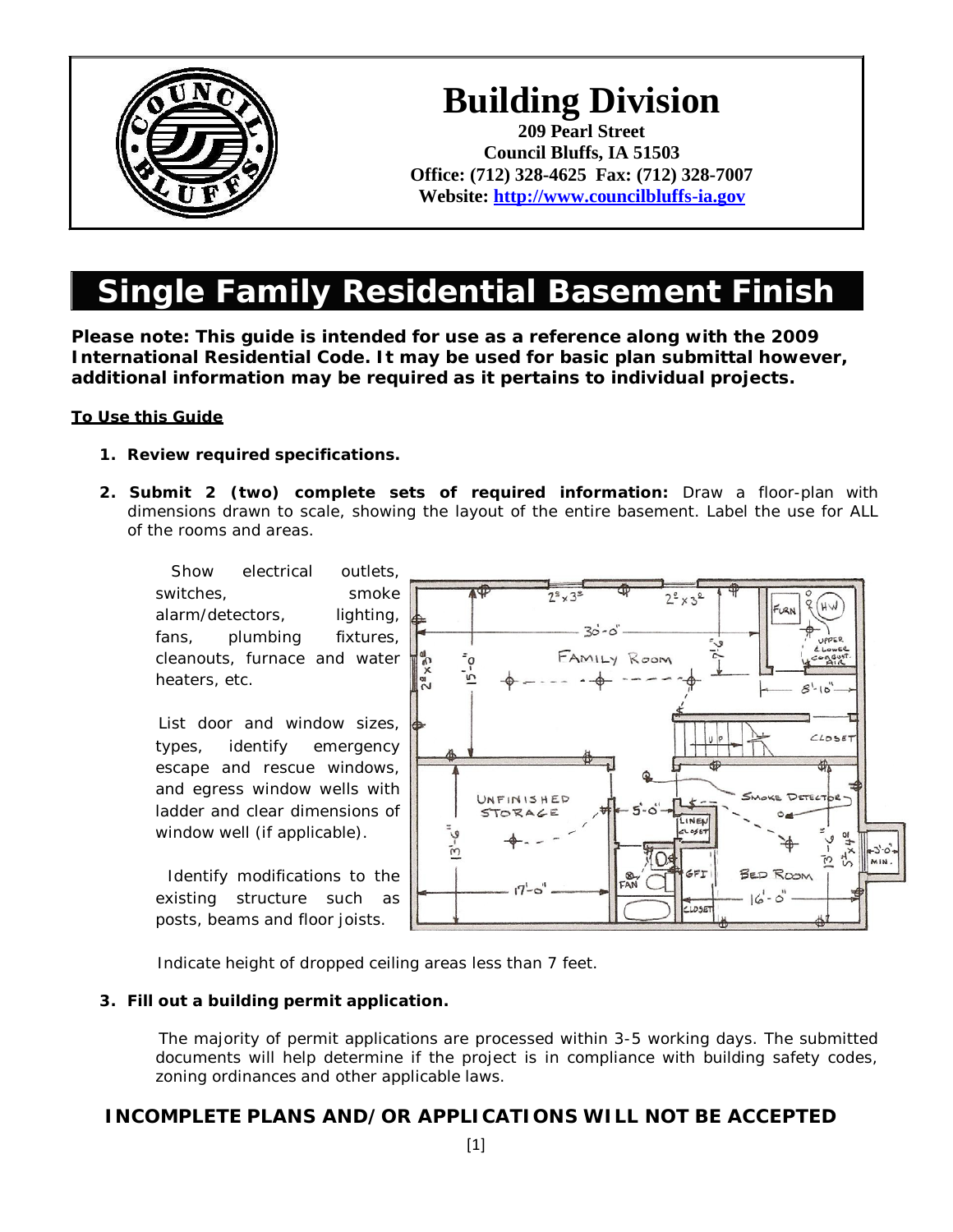#### **Basement Finish Code Requirements:**

- **1. Ceiling Heights:** Minimum ceiling height shall be not less than 7'-0" for habitable spaces in basements. Portions of basements that do not contain habitable spaces (hallways, bathrooms, toilet rooms and laundry rooms) shall have a ceiling height of not less than  $6'$ -8" . *Exception: Beams, girders, ducts or other obstructions may project to within 6'-4" of the finished floor.*
- **2. Minimum Room Areas:** Habitable rooms shall have a floor area of not less than 70 square feet and shall not be less than 7'-0" in any horizontal dimension. Hallways shall not be less than  $3'-0''$  wide.
- **3. Bedroom Definition:** A room suitable for sleeping segregated by walls and a door from the main body of the basement and incorporates a closet into the room.
- **4. Bathroom Ventilation:** Bathrooms shall be equipped with a mechanical ventilation system vented directly to the outside. Mechanical ventilation is not required when a window is provided with a minimum 4% of floor area.

 **Note:** Mechanical ventilation shall have a minimum exhaust capacity of 50 CFM intermittent or 20 CFM continuous. *Exhaust air shall not discharge into an attic, crawl space or other areas inside the building.*

**5. Dual Sensor Smoke Alarms:** Shall conform to UL 217.

 **Basement:** Dual sensor smoke alarms shall be installed in the basement and in each basement bedroom. New smoke alarms shall be hardwired (120V) with a battery backup and interconnected so that when one is activated, all will sound.

 **In the remainder of the house:** If dual sensor smoke alarms are not located on each floor, in each bedroom and in the vicinity of bedrooms, then one shall be installed in such locations. Alarms need not be interconnected and may be battery powered only where access to wiring is limited.

**6. Insulation:** Minimum R-13 insulation or equivalent shall be used in all frame walls adjacent to basement exterior walls. *Plastic vapor barrier is not permitted to be installed on walls below grade.* Foam board used as an insulating material shall be applied directly to the concrete wall and covered by ½ inch gypsum board.

#### **7. Fuel Burning Appliances/Clearance Requirements:**

 Furnaces and water heaters are not permitted to be located in a bedroom or bathroom unless the appliances are installed in a dedicated enclosure, in which all combustion air is taken directly from outdoors, and a weather stripped solid door equipped with an approved self closing device is installed.

 Where the volume of the space in which fuel-burning appliances are located is less than 50 cubic feet per 1,000 Btu, such as in an enclosed closet or room, other means shall be provided to bring combustion air into the space.

 Clearance to combustibles shall be maintained around furnaces and water heaters. Clearances can be found in the manufacturer's installation guide for the make and model of the furnace/water heater provided.

 Maintenance or removal of each appliance shall be possible without removing or disturbing walls, piping, valves, wiring and junction boxes.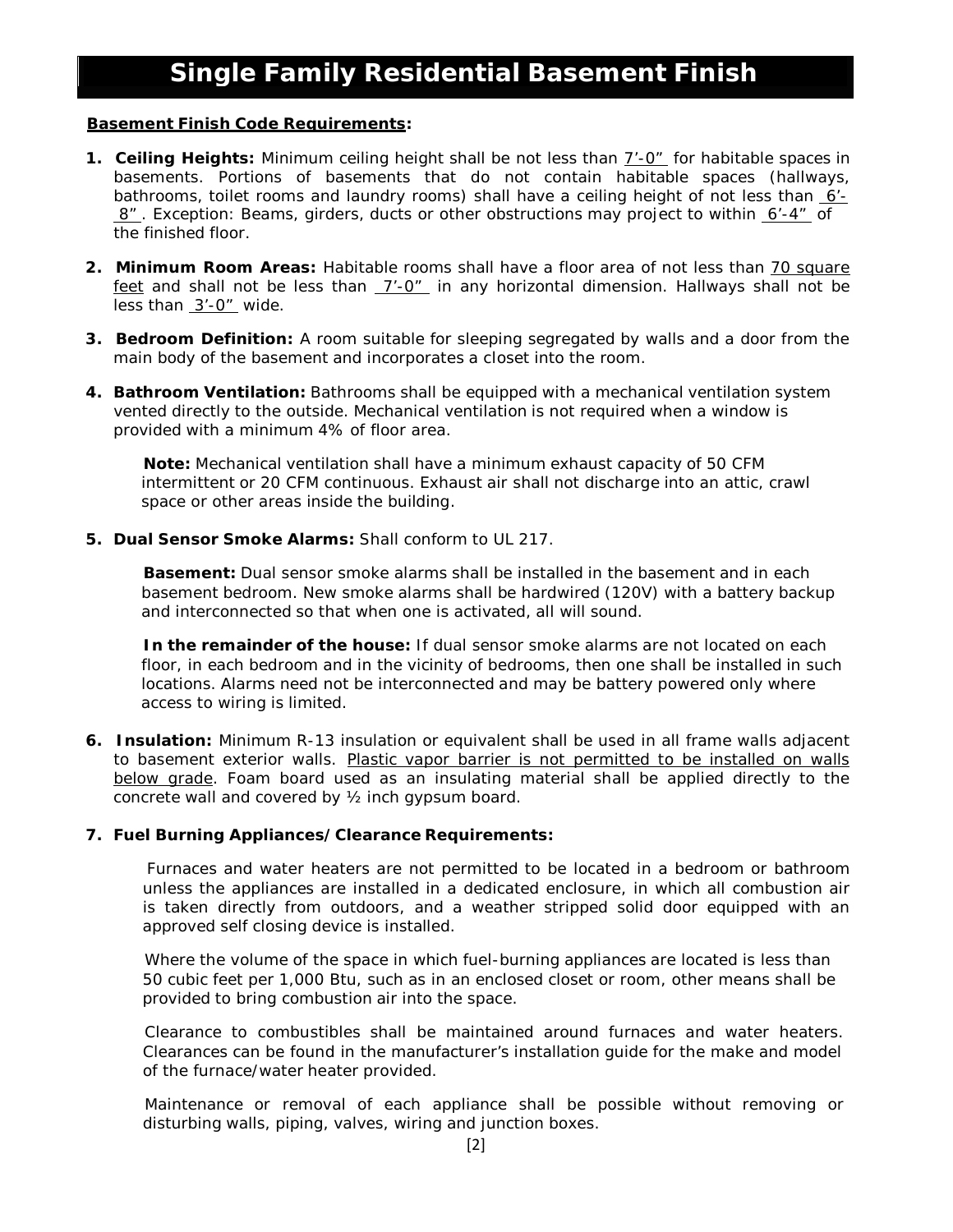**8. Emergency Egress:** All basements and sleeping rooms shall have an emergency egress window or exterior door.

#### **Emergency Egress Options:**

Escape window opening directly to the outside (walk-out basement condition).

Escape window opening into a window well or areaway.

Door opening directly to outside (walk-out basement condition).

#### **Emergency Egress Door/Window Requirements:**

 All doors and windows utilized as emergency egress shall be operable from the inside without the need of a key, tool or special knowledge.

 The opening used for emergency egress shall be a minimum of 5.7 square feet. *Windows in a basement wall may have a clear opening of 5 square feet.*

Windows must have a sill 44 inches or less above the finished floor.

**Window Well Requirements:** When grade conditions require the sill of the egress window to be below the outside grade elevation, then a window well must be installed. The required horizontal area of a window well is a minimum of 9 square feet  $(3'-0' \times 3'-0'')$  which is measured when the window is in the open position (this is important when using is a crankout/casement type window).

**Ladder Requirements:** When a window well is greater than 44 inches deep, permanently attached ladders or steps must be provided. Ladders must be a minimum of 12 inches wide and rungs must be spaced a maximum of 18 inches on center. Ladders must be a minimum of 3 inches away from the wall or well and may project into the required window well area no more than 6 inches. If the ladder projects more than 6 inches into the required area, the size of the window well must be increased to maintain the required area.

Emergency Escape And Rescue window wells must provide a minimum area of 9 square feet with a minimum dimension of 36 inches and shall enable the window to open fully. If the depth of the window well exceeds 44 inches, a permanently affixed ladder must be provided. The ladder must not interfere with the operation of the window.



**9. Framing:** Studs may be utility grade or better and shall be spaced at 16" or 24" on center. Walls shall have a single pressure treated bottom plate and can have a single or double top plate.

Wall construction shall be fastened in accordance with the TABLE below:

| Connection            | Nailing method                          |
|-----------------------|-----------------------------------------|
| Top plate to stud     | end nail, 2-16d @ 24"o.c.               |
| Stud to bottom plate  | toe nail, 2-16d                         |
| Bottom plate to floor | face nail, 6d (concrete nail) @ 16"o.c. |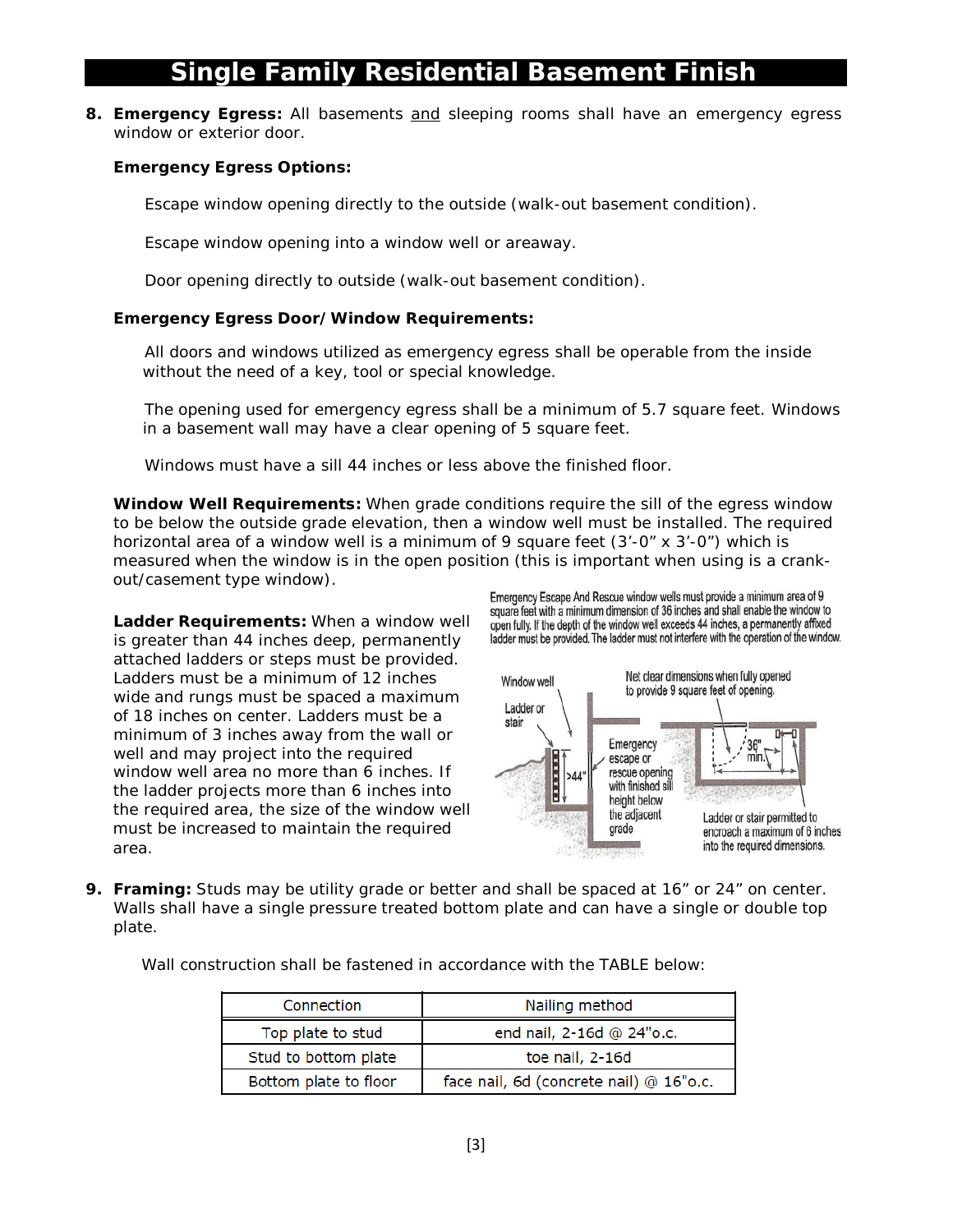#### **9. Framing (cont.):**

**Drilling and Notching Studs:** Studs in non-load bearing walls may be notched up to 40 percent of the stud width. Studs may be drilled up to a diameter equal to 60 percent of the stud width provided the edge of the hole is no closer than 5/8 inches to the edge of the stud and the hole is not located in the same section as a cut or notch.

**Drilling and Notching Joists:** Notches in the top or bottom of joists shall not exceed onesixth the of the joists' depth and is not permitted in the middle third of the span. Cantilevered (overhanging) joists shall not be notched. Holes drilled in joists shall not be within 2 inches of the top or bottom of joists and their diameter shall not exceed one-third the depth of the joist. (See FIGURE below). *Drilling and notching of manufactured wood Ijoists shall be per the manufacturers' instructions.*



**Drilling and Notching Joists**

**10.Fire-Blocking:** Fire-blocking shall be provided to cut off all concealed draft openings (both vertical and horizontal) and to form an effective fire barrier between stories. Fire-blocking shall be provided in concealed spaces of wood-furred walls at the ceiling level, at 10 foot intervals along the length of the wall and at all interconnections of concealed vertical and horizontal spaces, such as intersection of stud walls and soffits or dropped ceilings, at gaps 1 inch or less and at openings around vents, pipes and ducts at the ceiling and floor level.

**Fire Blocking Material:** Fire blocking shall consist of one of the materials listed below. The integrity of all fire blocking must be maintained.

1/2-inch gypsum board.

Two inch nominal lumber (2x4, 2x6, etc.).

Two thicknesses of 1-inch nominal lumber (1x4, 1x6, etc.) with staggered joints.

 One thickness of 23/32-inch of wood structural panels with joints backed by 23/32-inch wood structural panels.

One thickness of 3/4-inch particleboard with joints backed by 3/4-inch particleboard.

1/4-inch cement based millboard.

 Batts or blankets of mineral wool or fiberglass or other *approved* materials installed in such a manner as to be securely retained in place.

**Spaces Under Stairs:** Enclosed accessible space under stairs shall have walls and ceilings protected with ½ - inch drywall on the enclosed side.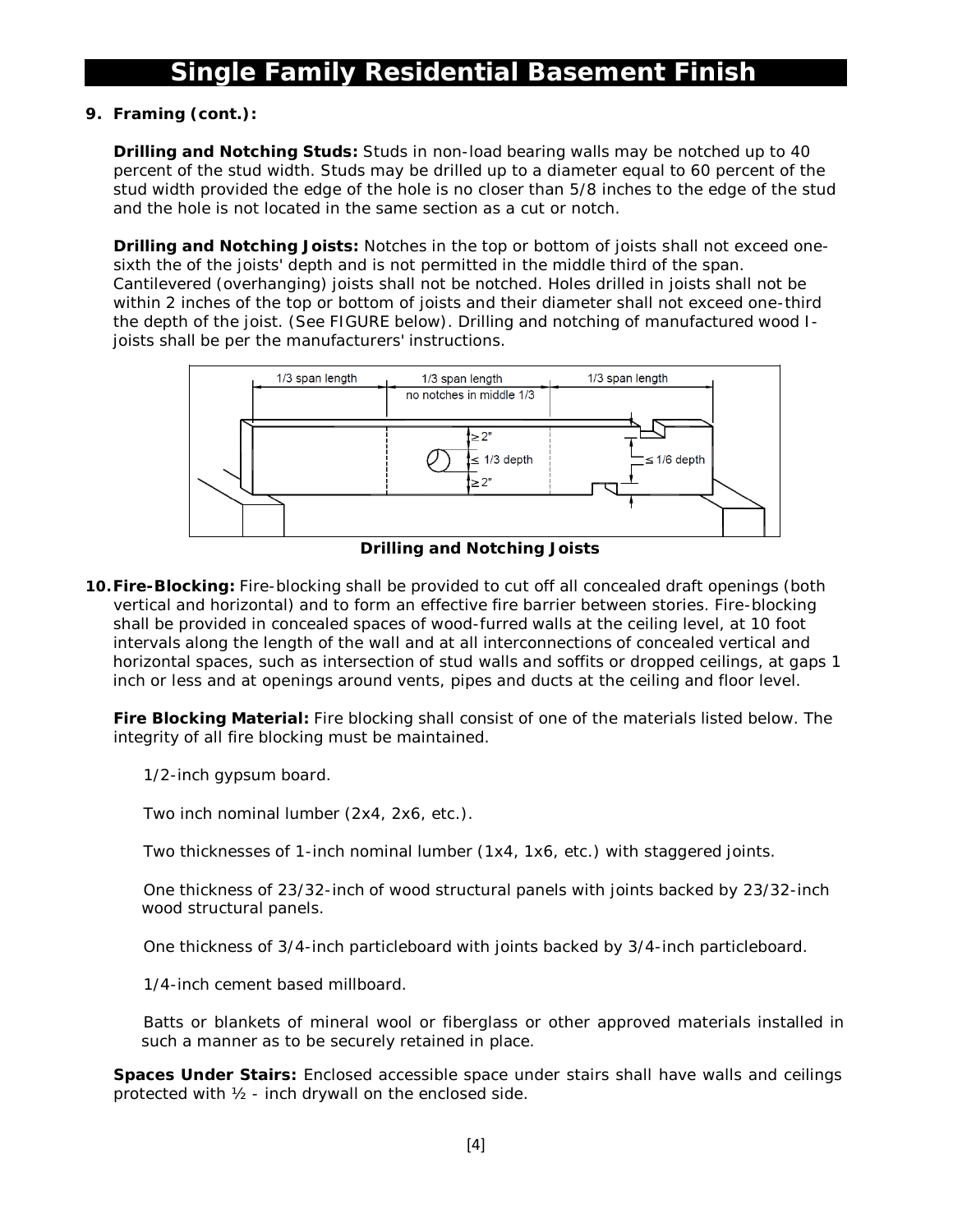#### **11.Bathroom Fixture Clearances:** Shall comply with the minimum clearances listed below.

24 inches in front of sinks and toilets.

24 inches in front of shower stall opening.

4 inches between two adjacent sinks.

- 4 inches between a sink and a toilet.
- 4 inches between a sink and a wall.
- 2 inches between a sink and a bathtub.

15 inches clearance from a toilet's centerline to an adjacent fixture or wall on each side.

**Showers:** shall have a minimum inside dimension of 900 square inches, capable of encompassing a 30 inch circle and be finished 72 inches above the floor with non-absorbent materials.

Hinged shower doors must open outward.

All glass which encloses as shower must be safety glazed.

 Shower control valves must be scald resistant (in accordance with ASSE/ANSI 1016) with a hot water limit of 120 degree F.

- **12.Heating:** All heating apparatus shall be capable of maintaining a minimum room temperature of 68°F at a point 3 feet above the floor and 2 feet from exterior walls in all habitable rooms at the design temperature. The installation of one or more portable space heaters shall not be used to achieve compliance.
- **13.Electrical:** This document contains limited information regarding circuit installation and wiring. When in doubt installations should be performed by professionals. All electrical work shall comply with the 2008 National Electrical Code.

**Clearances and Access to Electrical Panels:** Electric panels are not permitted within closets or bathrooms. A workspace 30 inches wide and 36 inches deep from floor to the ceiling with a minimum height of 6.5 feet shall be provided in front of the panel. The panel shall remain accessible so that the cover can be removed and accessed for future wiring needs or repair and maintenance.

**Branch Circuits:** Branch circuits shall meet the requirements listed below.

 Use a 15- to 20-ampere rated branch circuit for general use purposes such as lighting and outlets.

One "plugged-in" electrical device shall not exceed 80 percent of the circuit rating.

 Hardwired appliances or equipment may be included in a general use circuit provided its rating does not exceed 50 percent of the circuit rating.

 A dedicated 20-ampere minimum branch circuit must be provided to serve laundry room outlets only.

A dedicated 20-ampere branch circuit must be provided to serve a single bathroom.